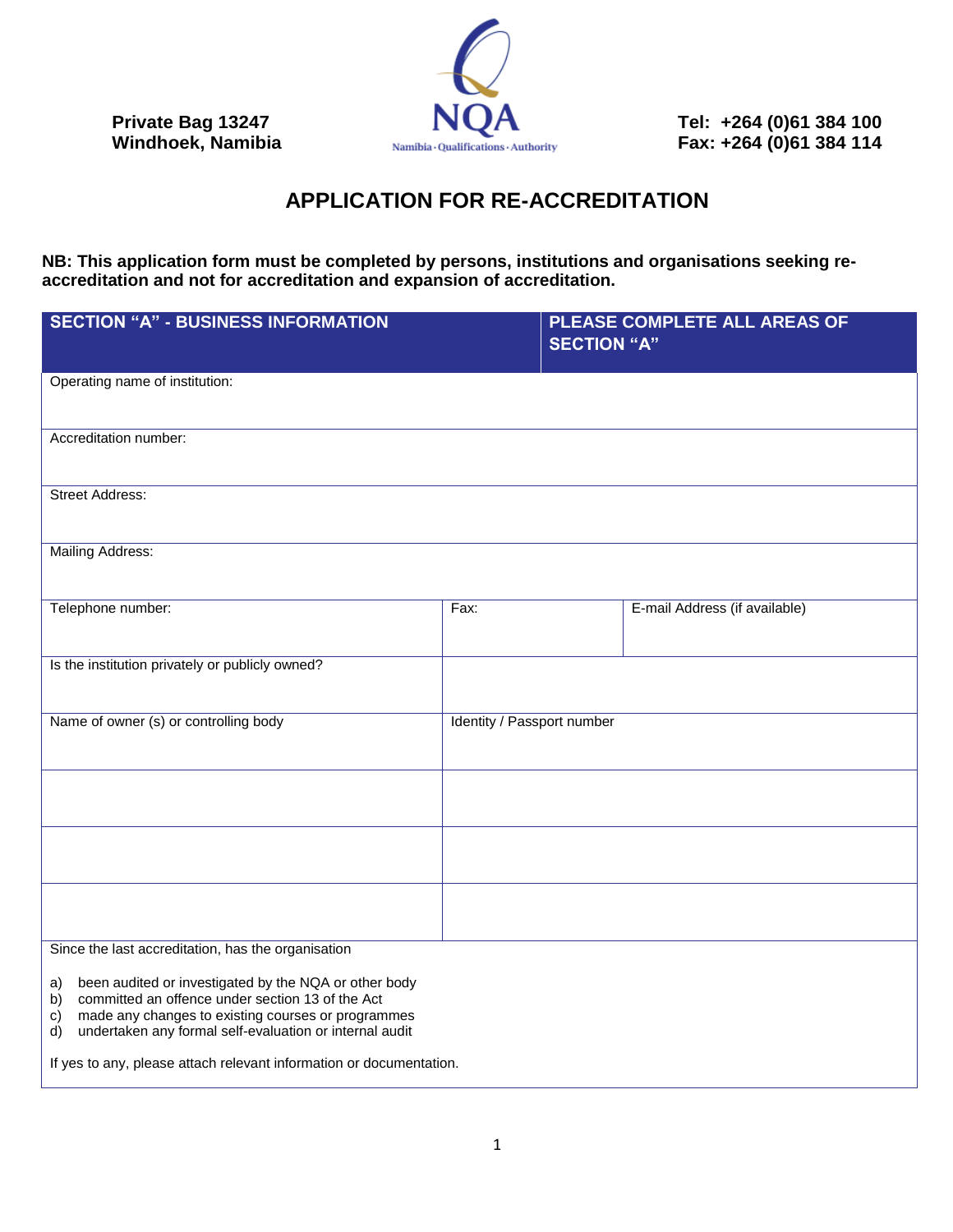| <b>CONTACT INFORMATION</b>                                      |                 |         |
|-----------------------------------------------------------------|-----------------|---------|
| Name and title of person completing application(Contact Person) | Telephone no.   |         |
| Position:                                                       | Postal Address: | Fax no. |
| Email Address (if available):                                   |                 |         |

| <b>SECTION "B" - INFORMATION FOR RE-ACCREDITATION</b>           |                              | PLEASE COMPLETE ALL AREAS of<br><b>SECTION B</b>     |                                                 |
|-----------------------------------------------------------------|------------------------------|------------------------------------------------------|-------------------------------------------------|
| Scope of Services.                                              |                              |                                                      |                                                 |
| List all courses/Programs currently offered by the institution. |                              |                                                      |                                                 |
| <b>Name of Courses/Programs</b>                                 | <b>Primary Delivery Mode</b> | Residential (Live-in)/Non-<br><b>Residential/Mix</b> | <b>Franchise</b><br>Partners (if<br>applicable) |
|                                                                 |                              |                                                      |                                                 |
|                                                                 |                              |                                                      |                                                 |
|                                                                 |                              |                                                      |                                                 |
|                                                                 |                              |                                                      |                                                 |
|                                                                 |                              |                                                      |                                                 |
|                                                                 |                              |                                                      |                                                 |
|                                                                 |                              |                                                      |                                                 |
|                                                                 |                              |                                                      |                                                 |
|                                                                 |                              |                                                      |                                                 |
|                                                                 |                              |                                                      |                                                 |
|                                                                 |                              |                                                      |                                                 |
|                                                                 |                              |                                                      |                                                 |
|                                                                 |                              |                                                      |                                                 |